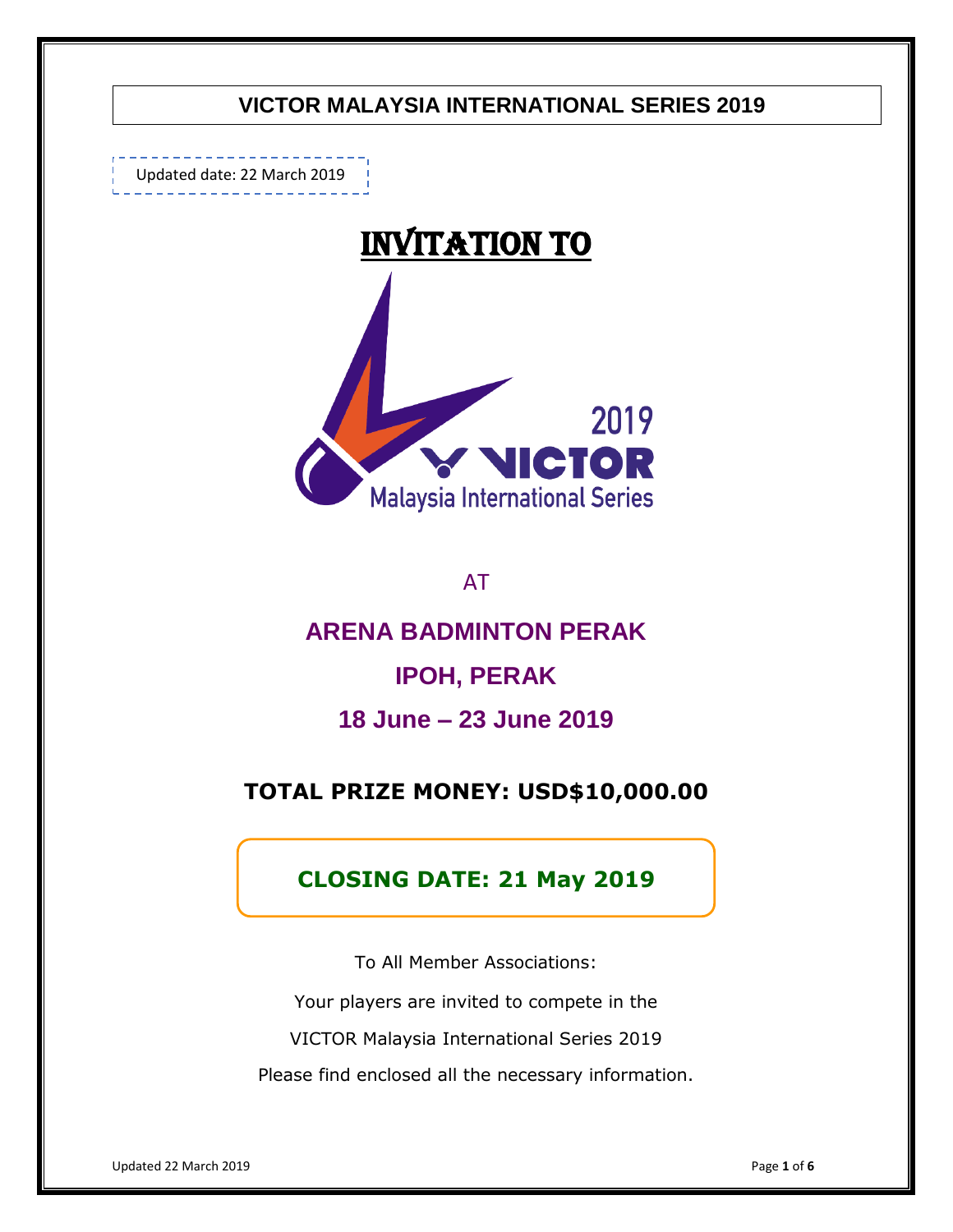|    | Organizer:           | <b>Badminton Association of Malaysia (BAM)</b><br>Akademi Badminton Malaysia,<br>Kompleks Sukan Bukit Kiara<br>Jalan 1/70D, Bukit Kiara<br>60000 Kuala Lumpur, Malaysia<br>+603 2011 2655 / 2755 / 2855<br>Tel: l<br>+603 2011 3855<br>Fax: |
|----|----------------------|---------------------------------------------------------------------------------------------------------------------------------------------------------------------------------------------------------------------------------------------|
|    | 2. Tournament Venue: | <b>ARENA BADMINTON PERAK,</b><br>Kompleks Sukan Ipoh,<br>31400 Ipoh, Perak.                                                                                                                                                                 |
| 3. | Tournament Dates:    | 18 June to 23 June 2019                                                                                                                                                                                                                     |
| 4. | Sanctioned by:       | Badminton World Federation (BWF)<br>Badminton Asia                                                                                                                                                                                          |
| 5. | Events :             | The Championships consist 5 Events:-                                                                                                                                                                                                        |

*GCR: 13.4 In Level 4 tournaments, the players or pairs not directly in the main competition shall play for a limited number of places fixed by the organisers and there shall be one place for each four places in the main draw*

| Event                  | <b>Entries</b>    |            | Max Entries for  |  |
|------------------------|-------------------|------------|------------------|--|
|                        | Main Draw         | Qualifiers | Qualifying Round |  |
| Men's Singles          | $48 +$ Qualifying | 16         | 32               |  |
| Women's Singles        | $48 +$ Qualifying | 16         | 32               |  |
| Men's Doubles          | 24 + Qualifying   |            | 16               |  |
| <b>Women's Doubles</b> | $24 +$ Qualifying |            | 16               |  |
| <b>Mixed Doubles</b>   | 24+ Qualifying    |            | 16               |  |

Format: The five events will be played by knockout system using 3 x 21 rally point scoring system in accordance with BWF Level 4 rules & regulations.

## 6. Prize Money : **USD\$ 10,000.00**

| <b>Events</b>                                                                       | Champion    | Runners-up  | Semi-finalist | Quarter-<br>finalist | Last 16    |
|-------------------------------------------------------------------------------------|-------------|-------------|---------------|----------------------|------------|
| Men's Singles<br>Women's Singles<br>Per Player)                                     | USD\$750.00 | USD\$380.00 | USD\$145.00   | USD\$60.00           | USD\$35.00 |
| <b>Men's Doubles</b><br><b>Women's Doubles</b><br><b>Mixed Doubles</b><br>Per Pair) | USD\$790.00 | USD\$380.00 | USD\$140.00   | <b>USD\$72.50</b>    | USD\$37.50 |

\*There is no withholding tax applicable to the prize money.

- 
- 7. Prize Presentation : Medals for Champions & Runners-up only

Updated 22 March 2019 Page **2** of **6**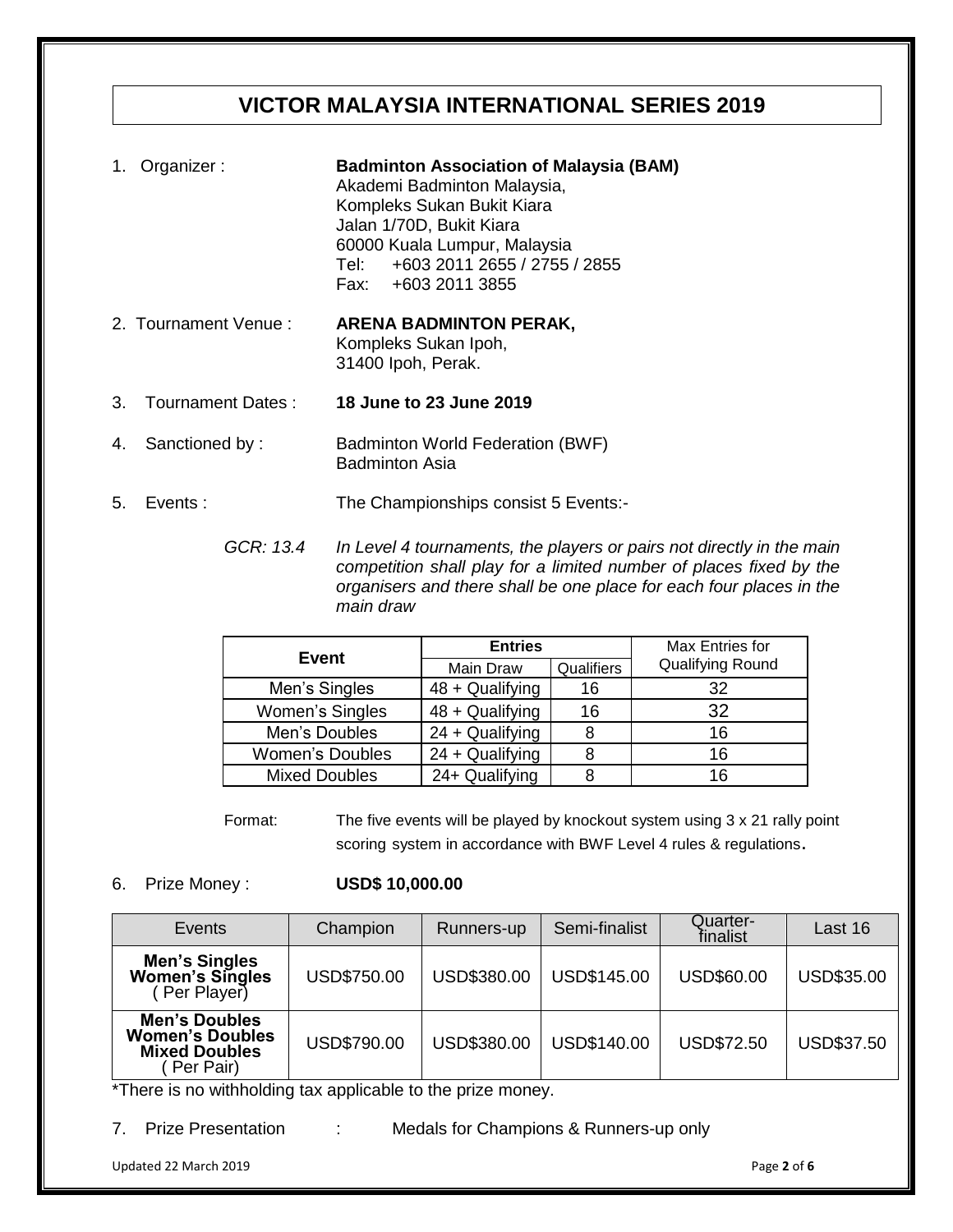### **8. Entry Closing Date :**

**21 May 2019**

- 8.1 Member Associations are advised to log on to Malaysia International Series 2019 at: [https://bwf.tournamentsoftware.com/sport/tournament.aspx?id=357A9747-](https://bwf.tournamentsoftware.com/sport/tournament.aspx?id=357A9747-4808-4290-97CA-E7DF40327AC0) [4808-4290-97CA-E7DF40327AC0](https://bwf.tournamentsoftware.com/sport/tournament.aspx?id=357A9747-4808-4290-97CA-E7DF40327AC0) and submit the entries online.
- 8.2 You will require a username and password to submit your entries and this can be obtained from the BWF. Please contact Mr. Shanmugam at s.ramachandran@bwfbadminton.org. The online entry page will close immediately on the entries closing date at 23:59 hours Badminton Asia Headquarters time (+08:00h GMT) and you are required to submit the entries on time. Late entries will not be accepted.
- 8.3 All late submissions including technical error will not be accepted.
- 8.4 All entries MUST be submitted by ranking order.
- 8.5 No entry forms are required by Member Association. All entries must be submitted online only.
- 8.6 After the closing date, the BWF Online Entry System will send notification to all participating Member Associations confirming receipt of final entries. Receipt of this notification is the conclusive evidence of receipt of entries before the deadline. The Member Associations should contact BWF immediately if such notice is not received by the Wednesday (next day of the entries closing date) by noon BWF Headquarters time (+08.00h GMT) following close of entries. If no objection is received by BWF by Thursday (second day after the entries closing day) 23.59 hours BWF Headquarters time (+08.00h GMT) following the close of entries, the entries shall be deemed to be correct. No complaints / objections shall be entertained after this point.
- 9. KEY DATES : Seeding and Draw will be conducted by Badminton Asia.

| World Ranking Date for M&Q                      | $: 21$ May 2019 |  |
|-------------------------------------------------|-----------------|--|
| M&Q Publish Date                                | : 24 May 2019   |  |
| World Ranking Date for Seeding                  | : 28 May 2019   |  |
| Last Date of Withdrawal without penalty         | : 03 June 2019  |  |
| Draw Date                                       | : 04 June 2019  |  |
| (Refer GCR Appendix 8 for tournament datelines) |                 |  |

- 10. Equipment / Shuttlecock: **VICTOR Master Ace**
- 11. Referee : **IRIANTO IDRIS** Email: [iriantosmart@gmail.com](mailto:iriantosmart@gmail.com)
	- Deputy Referee : **WENNEDY DANNY** Email: [wennedydanny@ymail.com](mailto:wennedydanny@ymail.com)

Updated 22 March 2019 **Page 3** of **6** and **2019** Page 3 of **6**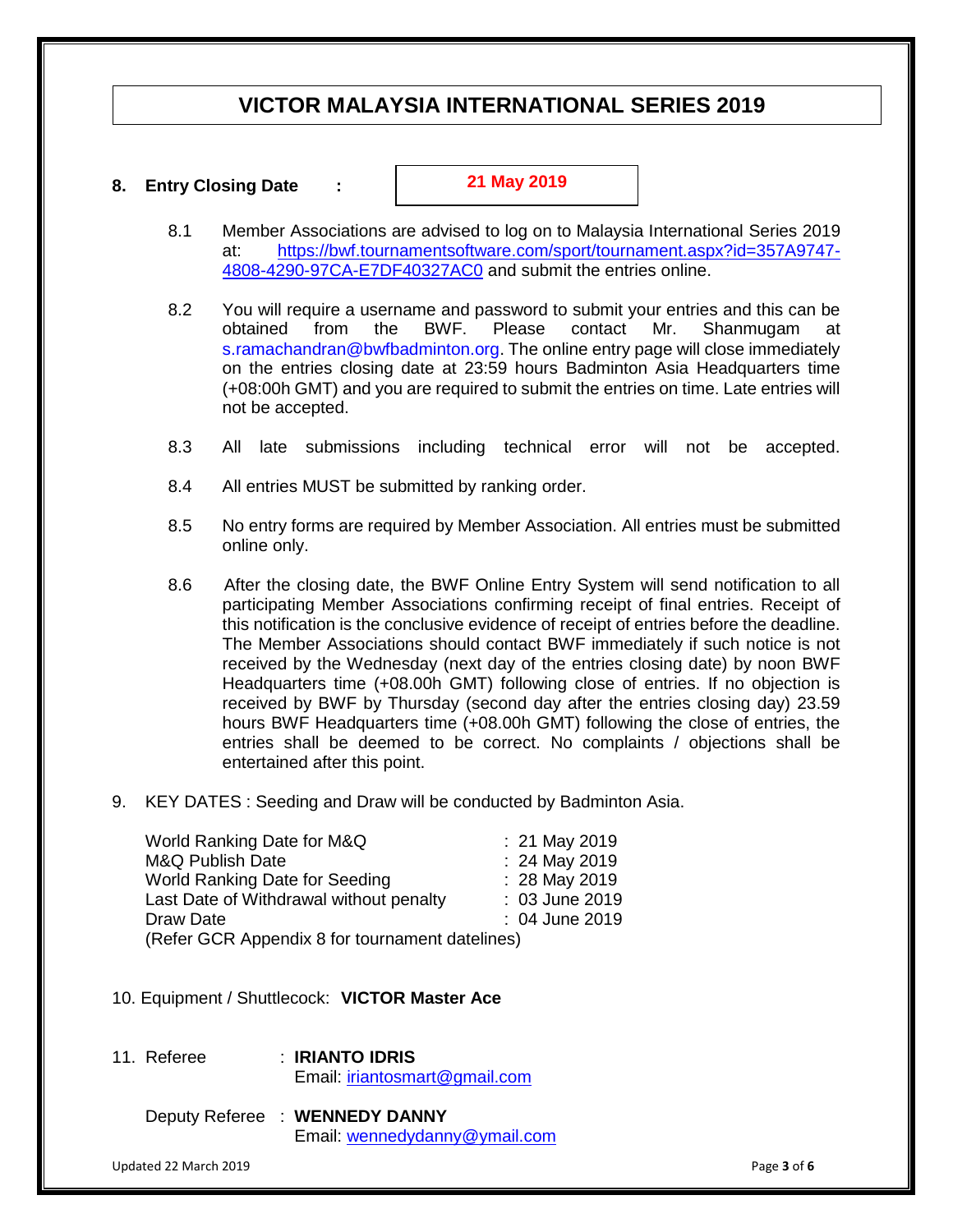| 12. Clothing & Advertising: | Clothing and advertising will be permitted in accordance with BWF<br>Level 4 Rules & Regulations (GCR 20-24).                                                                                                                                                                                                                                                                                                                                                                                                                                                    |  |  |  |
|-----------------------------|------------------------------------------------------------------------------------------------------------------------------------------------------------------------------------------------------------------------------------------------------------------------------------------------------------------------------------------------------------------------------------------------------------------------------------------------------------------------------------------------------------------------------------------------------------------|--|--|--|
|                             | <b>MANDATORY CLOTHING REGULATIONS</b><br>1. Name of player is MANDATORY from the first day of the<br>event.<br>2. From Quarter Finals onwards, doubles partners must wear<br>clothing of the same colour.<br>3. From Quarter Finals onwards, opposing players must wear<br>clothing of significantly different colours.<br>4. The player's name on the back of clothing shall be identical with<br>the name registered as the Last Name (or an abbreviation thereof)<br>in the BWF player database respective naming protocol of the<br>member count (GCR 23.3). |  |  |  |
| 13. On court Doctor         | On-court doctors will be on duty throughout the competition at the<br>tournament venue.                                                                                                                                                                                                                                                                                                                                                                                                                                                                          |  |  |  |
| 14. Doping Test             | Doping Test may be conducted randomly throughout the<br>tournament.                                                                                                                                                                                                                                                                                                                                                                                                                                                                                              |  |  |  |
| 15. Official Hotel          | <b>M ROOF HOTEL &amp; RESIDENCES</b><br><b>Room Rates:</b><br>Deluxe King @ RM 220.00nett per room/night with 2 breakfast<br>Deluxe Twin @ RM 220.00nett per room/night with 2 breakfast<br>Deluxe King Plus @ RM 260.00nett per room/night with 2 breakfast<br>Interconnecting Room (1x King & 1 Twin) @ RM 480.00nett per<br>unit/night with 4 breakfast                                                                                                                                                                                                       |  |  |  |
| <b>Reservations:</b>        | Reservation should be made by completing the <b>Hotel Reservation</b><br>sales.gov@mboutiquehotels.com<br>email<br>to<br><b>Form</b><br>and<br>$\prime$<br>rev.mgr@mboutiquehotels.com not later than 28 May 2019.                                                                                                                                                                                                                                                                                                                                               |  |  |  |
| Payment:                    | Payment should be settled with hotel directly. Please refer to the<br>Hotel Reservation Form for booking and payment conditions. No<br>guarantee can be given with respect to late booking.                                                                                                                                                                                                                                                                                                                                                                      |  |  |  |

## 16. Transportation :

Airport transfer will be provided from **16 June 2019 until 24 June 2019** from the \***Kuala Lumpur International Airport** to the official hotel and vice versa **upon request**. The flight details must be filled up in the provided *Flight Details Form* and must be sent to **Mr. Eric**, email: eric.a@bam.org.my **before 10 June 2019.**

*The host organizer will require sufficient time to co-ordinate airport pickup and to schedule practice court at the tournament venue, so please send your flight details as early as possible.*

*Late request (after the deadline) will not be entertained. Request for refund of taxi charges will not be entertained.* 

Updated 22 March 2019 Page **4** of **6** Ground transportation to and from the venue will **ONLY** be provided to participants staying at the **official hotel**.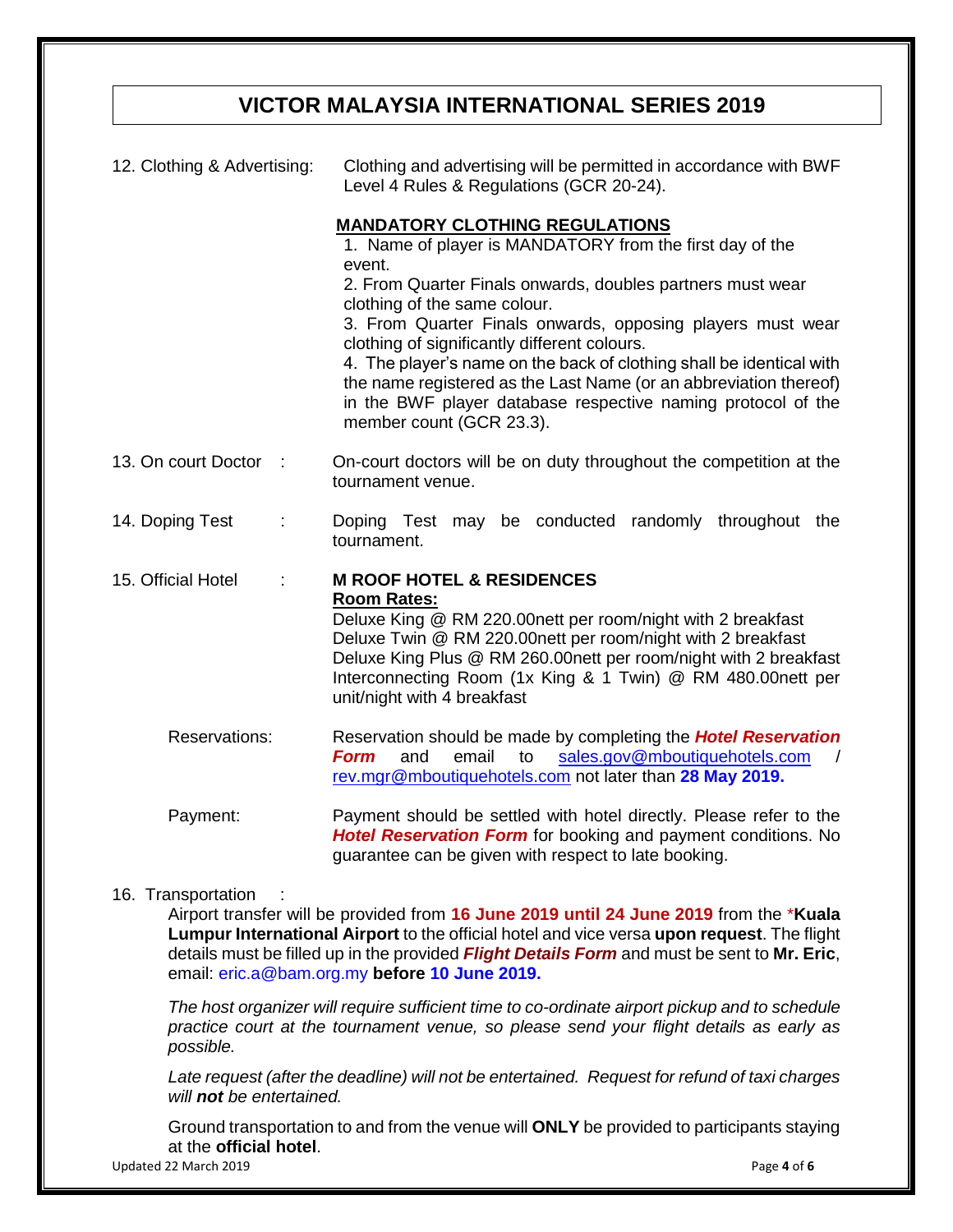#### 17. Practice Sessions:

Practice Schedule at the venue (for court testing) will be arranged by the organizer according to the teams' arrival details and number of players in each team.

#### 18. Accreditation:

ID passes will be arranged for participating players and team officials. Please fill up the *Team Officials' Accreditation Form* and return to **Ms. Lim Szu Ching**, email: jlim.sc@bam.org.my before **05 June 2019**.

#### 19. Visa Application:

All players and officials, who require visa to enter Malaysia should submit full passport details in the provided *Visa Form* to **Mr. Eric**, Email: eric.a@bam.org.my before **18 May 2019.**

### 20. Insurance/Medical:

Please ensure that your players and team officials are covered with the necessary insurance policy to meet current requirements.

The Organiser will NOT be responsible for any injury sustained, at any time, by any player or official arising from his participation in this Championships. Any costs incurred for medical treatment and/or hospitalization shall be borne by the Member Association of the player/official concerned.

### 21. Programme (tentative):

| 18 June 2019 : |            | 0830hrs        | <b>Qualifying Rounds</b> |
|----------------|------------|----------------|--------------------------|
|                |            | <b>1530hrs</b> | Main Draw MS - R/64      |
| 19 June 2019 : |            | 0830hrs        | Main Draw - R/64 & R32   |
| 20 June 2019   | <b>COM</b> | 0830hrs        | Main Draw $- R/16$       |
| 21 June 2019 : |            | 1600hrs        | <b>Quarter Finals</b>    |
| 22 June 2019   |            | <b>1400hrs</b> | <b>Semi Finals</b>       |
| 23 June 2019   |            | <b>1400hrs</b> | <b>Finals</b>            |

Alterations due to TV-coverage or any other reason are possible and will be announced by the Referee. The above schedule may be changed at the discretion of the Referee.